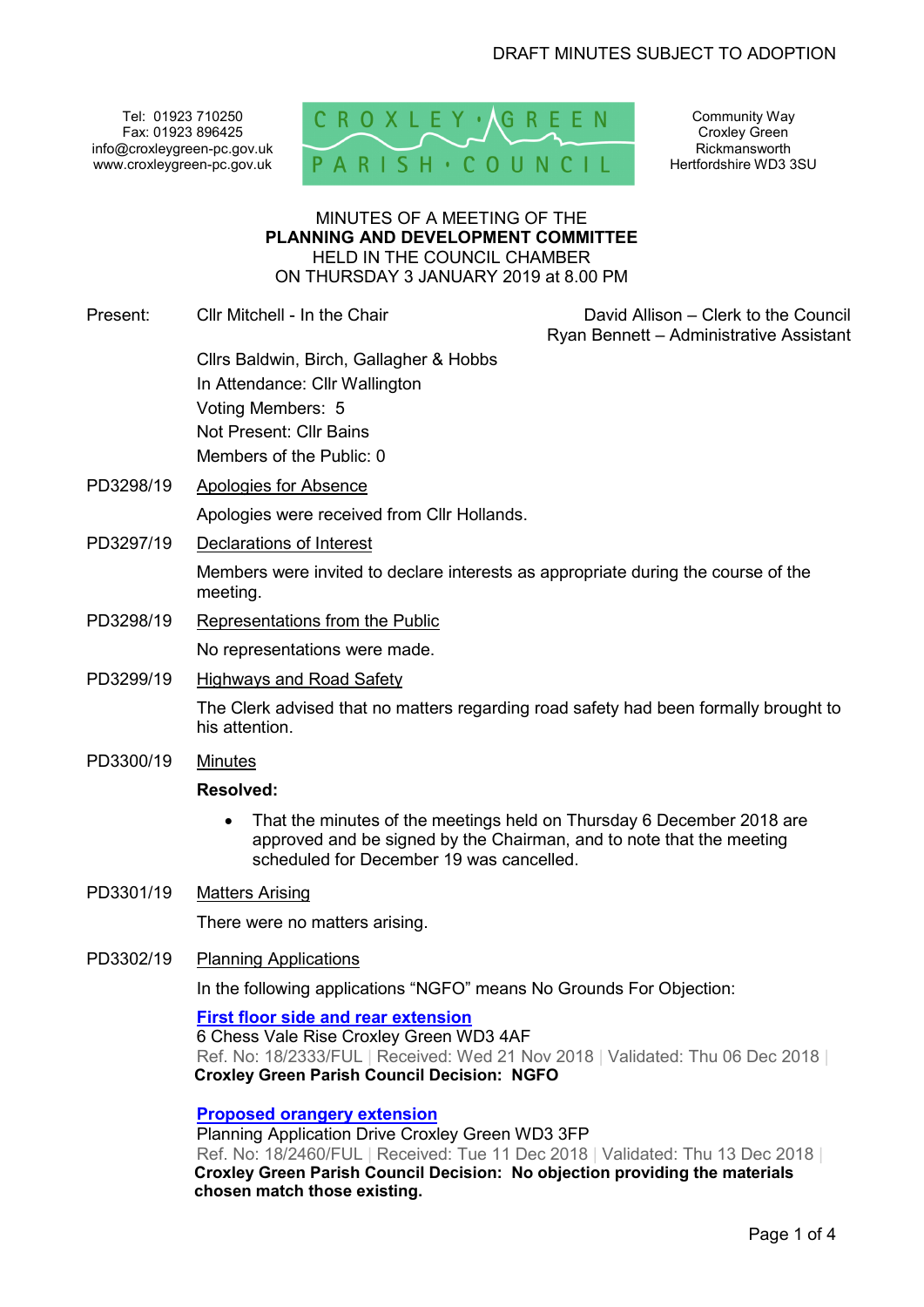## **Single storey side infill extension**

Planning Application 54 Sycamore Road Croxley Green WD3 3TF Ref. No: 18/2508/FUL | Received: Wed 19 Dec 2018 | Validated: Wed 19 Dec 2018 | **Croxley Green Parish Council Decision: NGFO** 

#### **Single storey rear/side extension**

Planning Application Little Elms 12 Green Lane Croxley Green WD3 3HR Ref. No: 18/2490/FUL | Received: Mon 17 Dec 2018 | Validated: Thu 20 Dec 2018 | **Croxley Green Parish Council Decision: NGFO** 

**First floor rear extension and alterations to fenestration detail**

Planning Application 21 Frankland Road Croxley Green WD3 3AS Ref. No: 18/2509/FUL | Received: Wed 19 Dec 2018 | Validated: Thu 20 Dec 2018 | **Croxley Green Parish Council Decision: NGFO** 

#### PD3303/19 Recent Decisions by Thee Rivers District Council

#### **Approved**

|                        | Part single, part two storey rear infill         |
|------------------------|--------------------------------------------------|
| <b>Application:</b>    | extension and loft conversion including          |
|                        |                                                  |
|                        | increase in ridge height, hip to gable roof      |
|                        | alteration and alterations to roof form of first |
|                        | floor rear projection                            |
| <b>Address:</b>        | Island Home 27 New Road Croxley Green WD3 3EJ    |
| <b>Application No:</b> | 18/2099/FUL                                      |
| <b>CGPC Decision</b>   | <b>NGFO</b>                                      |
| <b>TRDC Decision</b>   | Approved                                         |

| <b>Application:</b>    | First floor and single storey side extension, loft conversion<br>including increase in ridge and eaves height, hip to gable<br>extensions, addition of front and rear rooflights, alterations to<br>fenestration detail and external materials                                                                                     |
|------------------------|------------------------------------------------------------------------------------------------------------------------------------------------------------------------------------------------------------------------------------------------------------------------------------------------------------------------------------|
| <b>Address:</b>        | 34 Watford Road Croxley Green WD3 3BJ                                                                                                                                                                                                                                                                                              |
| <b>Application No:</b> | 18/2137/FUL                                                                                                                                                                                                                                                                                                                        |
| <b>CGPC Decision</b>   | The proposed development is considered excessively<br>prominent in relation to adjacent properties and the general<br>street scene and does not respect the character of the street<br>scene in respect of the roof form. Accordingly it is considered<br>not to comply with the design criteria of the Local Development<br>Plan. |
| <b>TRDC Decision</b>   | Approved                                                                                                                                                                                                                                                                                                                           |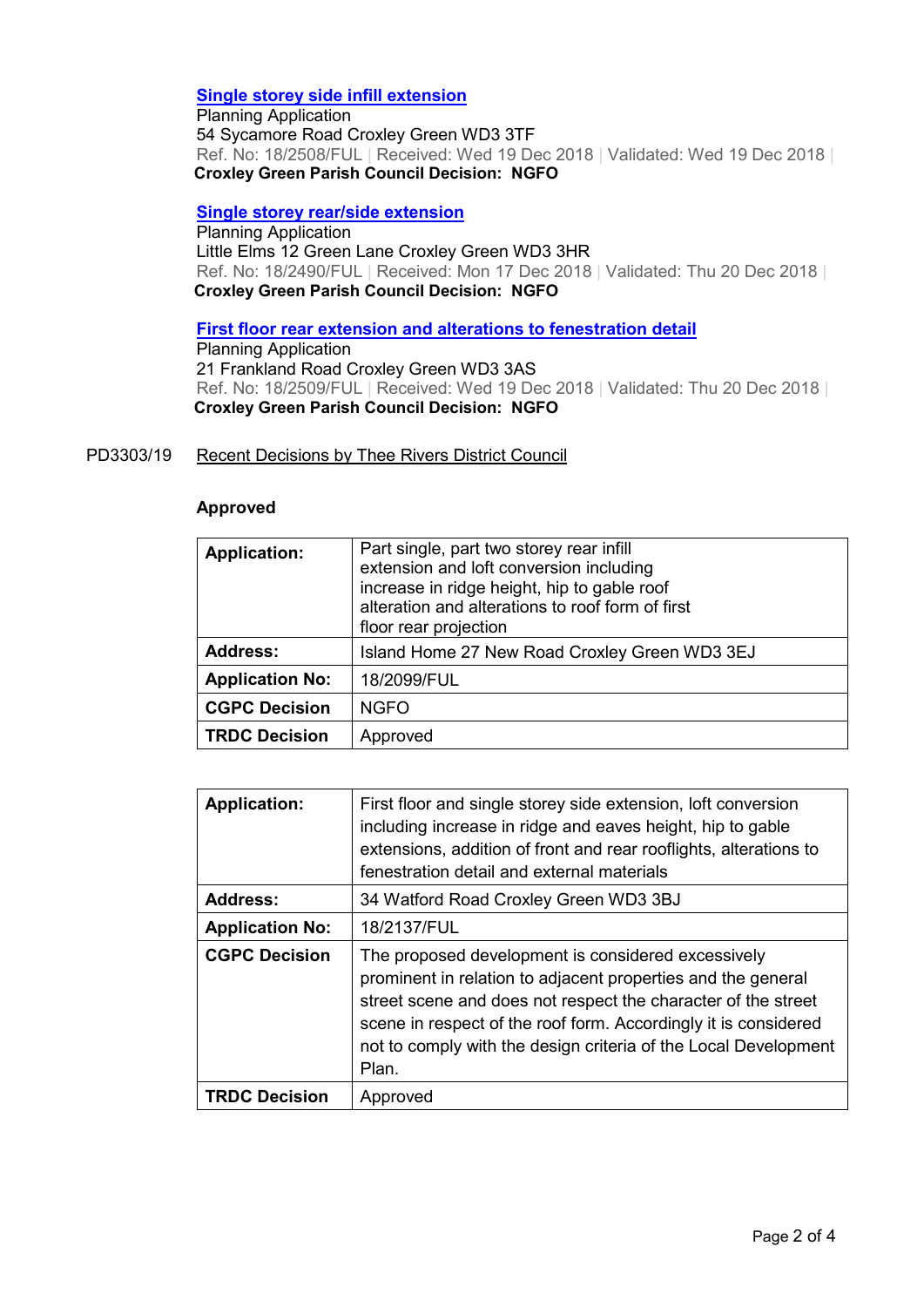| <b>Application:</b>    | Loft conversion including increase in ridge height, hip to gable<br>roof alterations to rear and side dormer window.                                                                                                                                                                                     |
|------------------------|----------------------------------------------------------------------------------------------------------------------------------------------------------------------------------------------------------------------------------------------------------------------------------------------------------|
| <b>Address:</b>        | 105 Links Way Croxley Green Hertfordshire WD3 3R                                                                                                                                                                                                                                                         |
| <b>Application No:</b> | 18/2183/FUL                                                                                                                                                                                                                                                                                              |
| <b>CGPC Decision</b>   | CGPC would like to express concerns over the change in ridge<br>height and the creation of a side window over-looking the<br>neighbouring property. The side dormer would also unbalance<br>the streetscape and change the character of the area as<br>outlined in the Croxley Green Neighbourhood Plan. |
| <b>TRDC Decision</b>   | Approved                                                                                                                                                                                                                                                                                                 |

| <b>Application:</b>    | Demolition of existing garage and construction of two storey<br>front, side and rear extensions and single storey rear extension |
|------------------------|----------------------------------------------------------------------------------------------------------------------------------|
| Address:               | 65 Repton Way Croxley Green                                                                                                      |
|                        | Rickmansworth Hertfordshire WD3 3PN                                                                                              |
| <b>Application No:</b> | 18/2064/FUL                                                                                                                      |
| <b>CGPC Decision</b>   | <b>NGFO</b>                                                                                                                      |
| <b>TRDC Decision</b>   | Approved                                                                                                                         |

| <b>Application:</b>    | Single storey front/side extension   |
|------------------------|--------------------------------------|
| <b>Address:</b>        | 5 The Crescent Croxley Green WD3 3DU |
| <b>Application No:</b> | 18/2188/FUL                          |
| <b>CGPC Decision</b>   | NGFO.                                |
| <b>TRDC Decision</b>   | Approved                             |

| <b>Application:</b>    | Ground floor rear extension and alterations to rear patio |
|------------------------|-----------------------------------------------------------|
| <b>Address:</b>        | 40 Sycamore Road Croxley Green                            |
|                        | Rickmansworth Hertfordshire WD3 3TD                       |
| <b>Application No:</b> | 18/2192/FUL                                               |
| <b>CGPC Decision</b>   | <b>NGFO</b>                                               |
| <b>TRDC Decision</b>   | Approved                                                  |

# **Part Approved / Part Refused**

| <b>Application:</b>    | 86 New Road Croxley Green WD3 3EP                                                                                                                                                |
|------------------------|----------------------------------------------------------------------------------------------------------------------------------------------------------------------------------|
| <b>Address:</b>        | Certificate of Lawfulness Existing Development: Roof<br>extension including L-Shaped dormer, front rooflights, first<br>floor flank window and removal of chimney stack to rear. |
| <b>Application No:</b> | 18/2123/CLED                                                                                                                                                                     |
| <b>CGPC Decision</b>   | No comment due to nature of application.                                                                                                                                         |
| <b>TRDC Decision</b>   | Approved                                                                                                                                                                         |